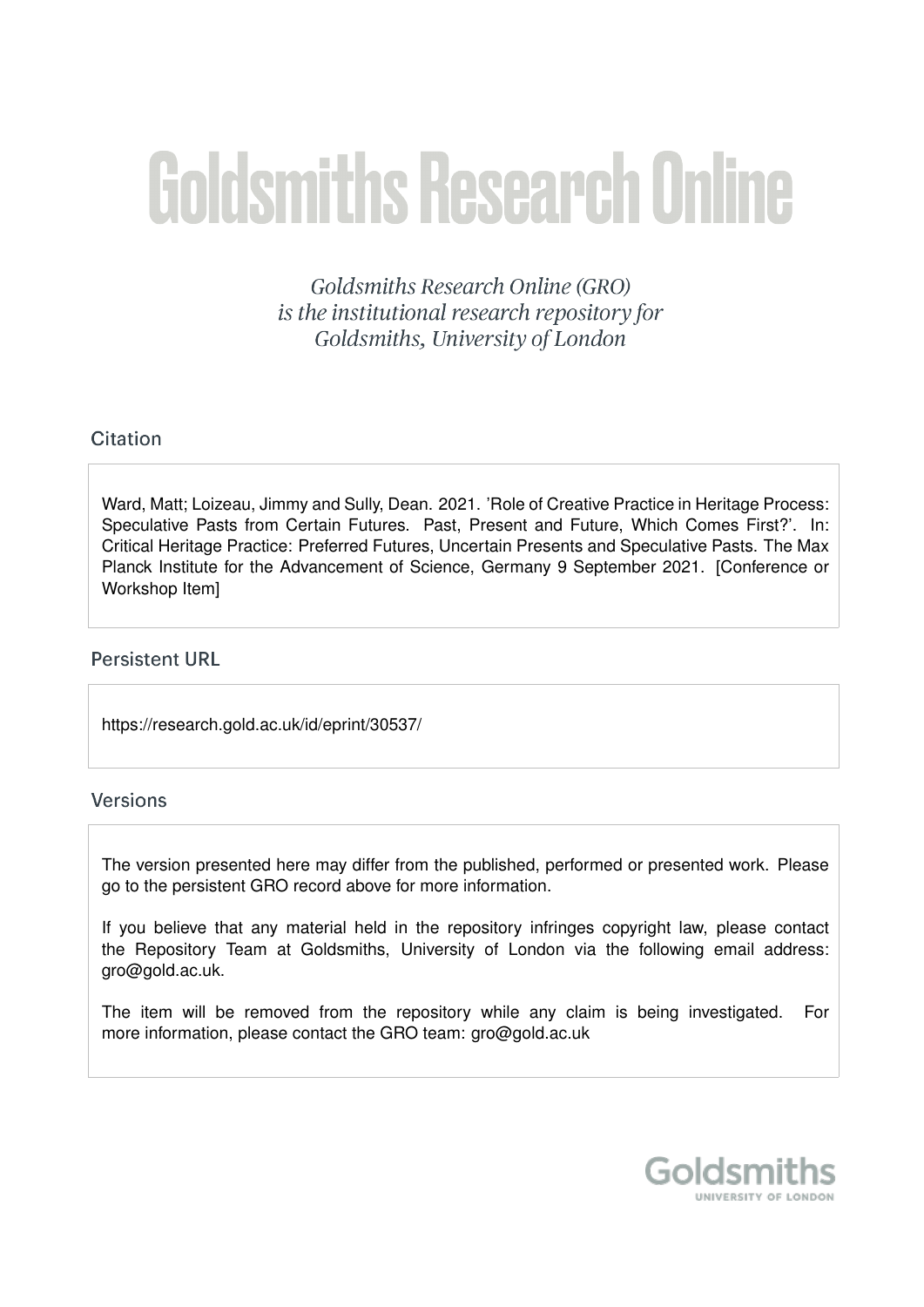#### **Workshop 2: September 9 2021 (9.00 am-1.00 pm)**

*Role of Creative Practice in Heritage Process: Speculative Pasts from Certain Futures. Past, Present and Future, Which Comes First?*



Figure 9. A speculation to re-build the longest pier in the world in Rhyl, North Wales (Jimmy Loizeau).

Workshop 2, in partnership with Jimmy Loizeau & Matt Ward (Senior Lecturers) at Goldsmith's Department of Design, will look beyond human-centered heritage practice and seek to engage with more destabilized ideas of temporality and the more-than-human. The intriguing contradictions and deep timeframes of the Anthropocene potentially help to free us from a human-centered focus, and allow us to step outside of current constraints in comprehending problems and taking action.

"The point of creating futures is to get people to imagine what they want and don't want to happen down the road and maybe do something about it" (Piercy 1976, vii).

We will consider methodological tools for a heritage response to the Anthropocene through a consideration of past, present, and future—which comes first ? This will focus on critical speculation (fiction as method), which utilizes the tension between the real and constructed, the factual and fictional, which helps to disrupt the complex choreography of truth production long enough for it to be reimagined into a belief in the reality of newly proposed worlds. This includes time travel, multiverses, projected pasts, retrospective futures, perturbation, retroactive causality, broken worlds, truth, and insouciance, all used as methods for future making/world building in order to move beyond the plausible future and shape preferable futures. This will suggest an insurgent participatory heritage practice that highlights the exclusions, silences, and violences evident in a designation of heritage that "stays with the trouble" of deciding which heritage worlds are being cared for at the expense of which others. Speculations on the nature of authorized practice provide an opportunity to free practitioners from the constraints of their professional discourse by removing the consequences of their decision-making and action-taking in the real world.

These devices are used in heritage teaching and research at UCL and have been applied in the speculative design project: *The Illegal Town Plan* and its *Illegal Museum of Beyond's* exhibition, *Objects of the Misanthropocene*. This recent project involved a time travelling exhibition of objects from the Illegal Museum of Beyond in the University, at the end of the longest pier in the world. The workshop will build into a participatory thought experiment, in which you will be invited to propose your own Department of the MPIWG situated at the far edges of the Anthropocene. This provides a speculative exploration of heritage care for living as well as possible in more-equitable, more-thanhuman worlds.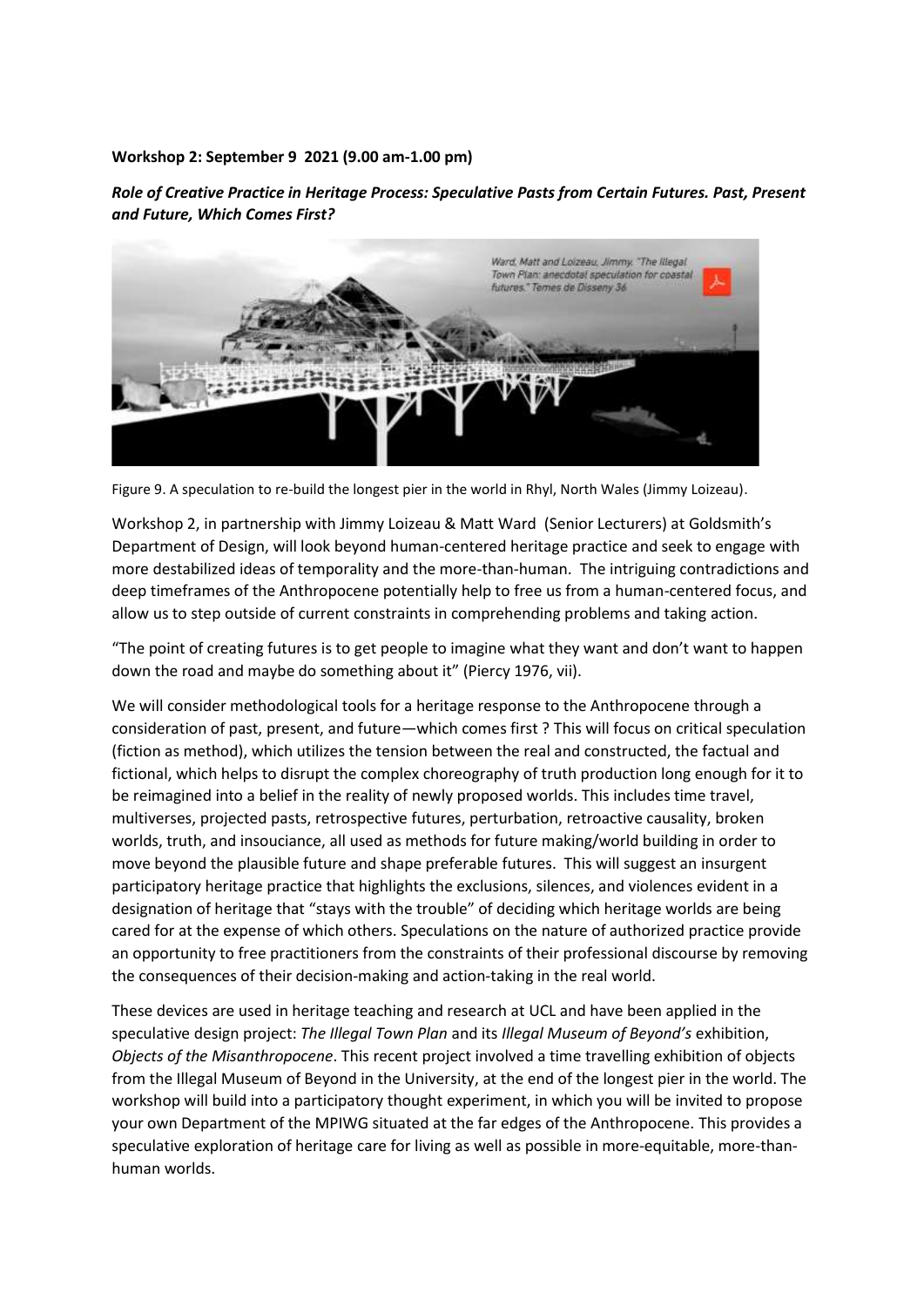

Figure 10. Objects of the Misanthropocene, A Time Travelling Exhibition of Insouciant Objects from the Museums of Beyond's online exhibition, August 2020 (Sully et al. 2020).

#### **Timetable:**

9.00-9.45 am A heritage response to the Anthropocene: creative/heritage practice.

9.45-10.00 am Break.

10.00-10.45 am Discussion of the key components of the case study: *The Illegal Town Plan* and its *Museums of Beyond's* exhibition, *Objects of the Misanthropocene*.

10.45-11.00 am Break.

11.00 am-12.30 pm Thought experiment: "The Max Planck at the end of the Pier."

12.30-1.00 pm Further conversations.

Design your department of the MPIWG that will operate in the future, at the end of the longest pier in the world, situated at the far edges of the Anthropocene.

what science is this based on?

how does this world function?

what are the statues in the plazas, what statues are to be dumped into the sea?

what relics have been placed in the museum, what has been discarded along the way ?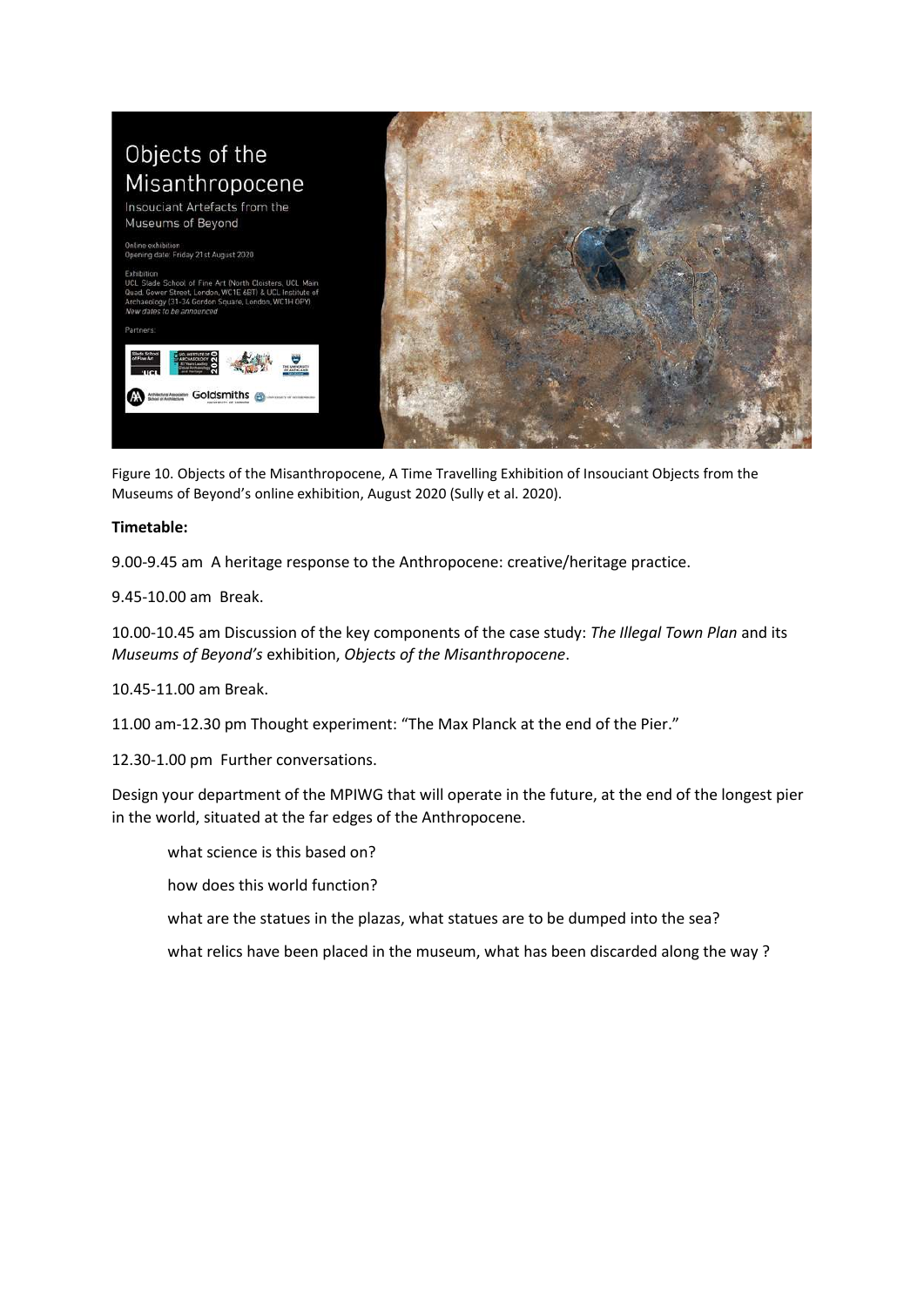#### **Reading Resources**

Sully, Dean (ed.). 2007. *Decolonising Conservation: Caring for Māori Meeting Houses Outside New Zealand*. Walnut Creek: Left Coast Press. (pdf of chapters 1 and 13 provided).

Sully, Dean. 2015. "Conservation theory and practice: Materials, Values, and People in Heritage Conservation." In *Museum Practice: Critical Debates in the Museum Sector,* Volume 4: International Handbook of Museum Studies, edited by C. McCarthy, 1–23. Sydney: John Wiley & Sons. (pdf provided).

Sully, Dean. (forthcoming) . "Universities Curating Change at Heritage Places in Urban Spaces." In *Co-Curating the City: Universities and Urban Heritage Past and Future,* edited by Clare Melhuish, Dean Sully, Henric Benesch, and Ingrid Martins Holmberg, . London: UCL Press. (pdf will be provided).

Sully, Dean, and Isabel Pombo Cardoso. 2014. "Painting Hinemihi by Numbers: Peoples-based Conservation and the Paint Analysis of Hinemihi's Carvings." *Studies in Conservation* Volume 59, Number 3: 180–193. (pdf provided).

Sully, Dean, Rosanna Raymond, and Anthony Hoete. 2014. **"**Locating Hinemihi's People." *Journal of Material Cultur*e 19 (2): 209–229. (pdf provided). [https://journals.sagepub.com/doi/pdf/10.1177/1359183513514316.](https://journals.sagepub.com/doi/pdf/10.1177/1359183513514316)

Ward, Matt, and Jimmy Loizeau. 2020. "The Illegal Town Plan: anecdotal speculation for coastal futures." *Temes de Disseny* 36: 1–18. (pdf provided).

# **Online Reading**

Avrami, Erica, Randall Mason, and Marta de la Torre. 2000. *Values and Heritage Conservation: Research Report*. Los Angeles: The Getty Conservation Institute. [https://www.getty.edu/conservation/publications\\_resources/pdf\\_publications/values\\_heritage\\_res](https://www.getty.edu/conservation/publications_resources/pdf_publications/values_heritage_research_report.html) earch report.html.

Dupuy, Jean-Pierre. 2007. "Rational Choice before the Apocalypse." *Anthropoetics* XIII, no. 3, Fall 2007/Winter 2008[. http://anthropoetics.ucla.edu/ap1303/1303dupuy/.](http://anthropoetics.ucla.edu/ap1303/1303dupuy/)

Harrison, Rodney, Caitlin DeSilvey, Cornelius Holtorf, Sharon Macdonald, Nadia Bartolini, Esther Breithoff, Harald Fredheim, Antony Lyons, Sarah May, Jennie Morgan, and Sefryn Penrose. 2020. *Heritage Futures Comparative Approaches to Natural and Cultural Heritage Practices.* London: UCL Press. [https://discovery.ucl.ac.uk/id/eprint/10104405/1/Heritage-Futures.pdf.](https://discovery.ucl.ac.uk/id/eprint/10104405/1/Heritage-Futures.pdf)

ICCROM. 2015. *People-Centred Approaches to the Conservation of Cultural Heritage: Living Heritage*. [https://www.iccrom.org/sites/default/files/PCA\\_Annexe-2.pdf.](https://www.iccrom.org/sites/default/files/PCA_Annexe-2.pdf)

Manaaki Whenua. 2019. "Break down of the Māori pōwhiri from New Zealand." [https://www.youtube.com/watch?v=Xcp8191\\_6ok.](https://www.youtube.com/watch?v=Xcp8191_6ok)

Naepi, Sereana. 2015. "Navigating the Currents of Kaupapa Māori and Pan- Pacific Research Methodologies in Aotearoa New Zealand." *MAI Journal* Volume 4, Issue 1, 2015. [http://www.journal.mai.ac.nz/sites/default/files/MAIJrnl\\_V4Iss1\\_Naepi.pdf.](http://www.journal.mai.ac.nz/sites/default/files/MAIJrnl_V4Iss1_Naepi.pdf)

Neich, Roger. 2003. "The Māori house down in the garden; a benign colonialist response to Māori art, and the Māori counter response." *The Journal of the Polynesian Society* Volume 112, December 2003, number 4: 331–368.

[http://www.jps.auckland.ac.nz/document//Volume\\_112\\_2003/Volume\\_112%2C\\_No.\\_4/The\\_](http://www.jps.auckland.ac.nz/document/Volume_112_2003/Volume_112%2C_No._4/The_Maori_house_down_in_the_garden%3A_a_benign_colonialist_response_to_Maori_art_and_the_Maori_counter-response%2C_by_Roger_Neich%2C_p_331-368/p1)Māori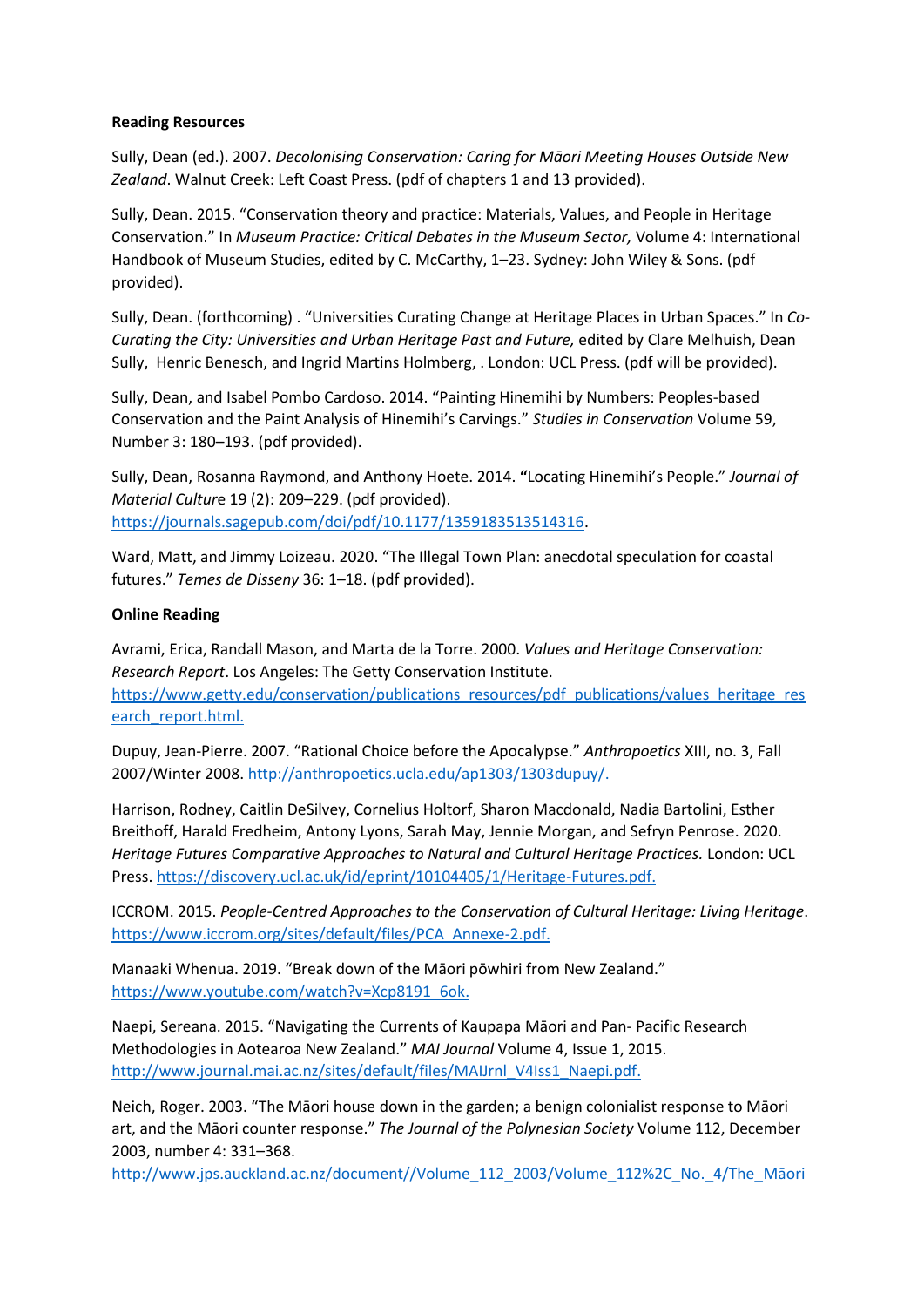house down in the garden%3A a benign colonialist response to Māori art and the Māori c [ounter-response%2C\\_by\\_Roger\\_Neich%2C\\_p\\_331-368/p1.](http://www.jps.auckland.ac.nz/document/Volume_112_2003/Volume_112%2C_No._4/The_Maori_house_down_in_the_garden%3A_a_benign_colonialist_response_to_Maori_art_and_the_Maori_counter-response%2C_by_Roger_Neich%2C_p_331-368/p1)

Petersson, Bodil, and Cornelius Holtorf (eds.). 2017. *The Archaeology of Time Travel Experiencing the Past in the 21st Century. Chapter 1 The Meaning of Time Travel*. Oxford: Archaeopress Archaeology. [https://www.archaeopress.com/ArchaeopressShop/Public/download.asp?id={9B3CA03F-F66D-4F69-](https://www.archaeopress.com/ArchaeopressShop/Public/download.asp?id=%7b9B3CA03F-F66D-4F69-8158-B19208AA137F%7d) [8158-B19208AA137F}.](https://www.archaeopress.com/ArchaeopressShop/Public/download.asp?id=%7b9B3CA03F-F66D-4F69-8158-B19208AA137F%7d)

Poulios, Iannis. 2014. *The Past in the Present: A living Heritage Approach-Meteora Greece*. London: Ubiquity Press[. https://discovery.ucl.ac.uk/id/eprint/1465977/.](https://discovery.ucl.ac.uk/id/eprint/1465977/)

Salmond, Anne. 1978. "Te Ao Tawhito: A semantic approach to the traditional Māori Cosmos." *Journal of Polynesian Society* 87: 5–28.

[http://www.jps.auckland.ac.nz/document//Volume\\_87\\_1978/Volume\\_87%2C\\_No.\\_1/Te\\_ao\\_tawhit](http://www.jps.auckland.ac.nz/document/Volume_87_1978/Volume_87%2C_No._1/Te_ao_tawhito%3A_a_semantic_approach_to_the_traditional_Maori_cosmos%2C_by_Anne_Salmond%2C_p_5-28/p1) o%3A a semantic approach to the traditional Māori cosmos%2C by Anne Salmond%2C p 5-[28/p1.](http://www.jps.auckland.ac.nz/document/Volume_87_1978/Volume_87%2C_No._1/Te_ao_tawhito%3A_a_semantic_approach_to_the_traditional_Maori_cosmos%2C_by_Anne_Salmond%2C_p_5-28/p1)

Sully, Dean, Cecilie Gravesen, Katherine Beckwith, and Xiaozhou Li. 2020. *Objects of the Misanthropocene A Time-Travelling Exhibition from the Museums of Beyond*. [https://misanthropocene.wixsite.com/museumofbeyond.](https://misanthropocene.wixsite.com/museumofbeyond)

Tsing, Anna L., Jennifer Deger, Alder Keleman Saxena, and Feifei Zhou. 2021. *Feral Atlas: The More-Than-Human Anthropocene*, Redwood City: Stanford University Press. [http://doi.org/10.21627/2020fa.](http://doi.org/10.21627/2020fa)

#### **Further Reading**

Adams, Douglas. 1978. *Hitchhiker's guide to the galaxy* (BBC Radio 4 program). The original radio scripts were published in 1985.

Allen, Ngapine. 1998. "Māori vision and the imperialist gaze." In *Colonialism and the Object: Empire, Material Culture and the Museum*, edited by T. Barringer, and T. Flynn, 144–147. London: Routledge.

Ashley-Smith, Jonathan. 2000. "Developing Professional Uncertainty." In *Tradition and Innovation: Advances in Conservation*, Contributions to the IIC Melbourne Congress 10–14 October 2000, edited by P. Smith, and A. Roy, 14–17. London: The International Institute for Conservation. [https://www.tandfonline.com/doi/abs/10.1179/sic.2000.45.Supplement-1.14.](https://www.tandfonline.com/doi/abs/10.1179/sic.2000.45.Supplement-1.14)

Ashley-Smith, Jonathan. 2009. "The Basis of Conservation Ethics." In *Conservation Principles, Dilemmas and Uncomfortable Truths,* edited by A. Richmond, and A. Bracker, 6–24*.* Oxford: Elsevier/Butterworth-Heinemann Avrami, Erica. 2009. "Heritage Values and Sustainability." In *Conservation Principles, Dilemmas and Uncomfortable Truths,* edited by A. Richmond, and A. Bracker, [177–83 ]. Oxford: Elsevier/Butterworth-Heinemann

Barad, Karen. 2007. *Meeting the Universe Halfway*. Durham, NC: Duke University Press.

Bennett, Jane. 2010. *Vibrant Matter: A Political Ecology of Things*. Durham, NC: Duke University Press.

Callon, Michel, Pierre Lascoumes, and Yannick Barthe. 2011. *Acting in an Uncertain World, an Essay on Technical Democracy*. Cambridge: The MIT Press.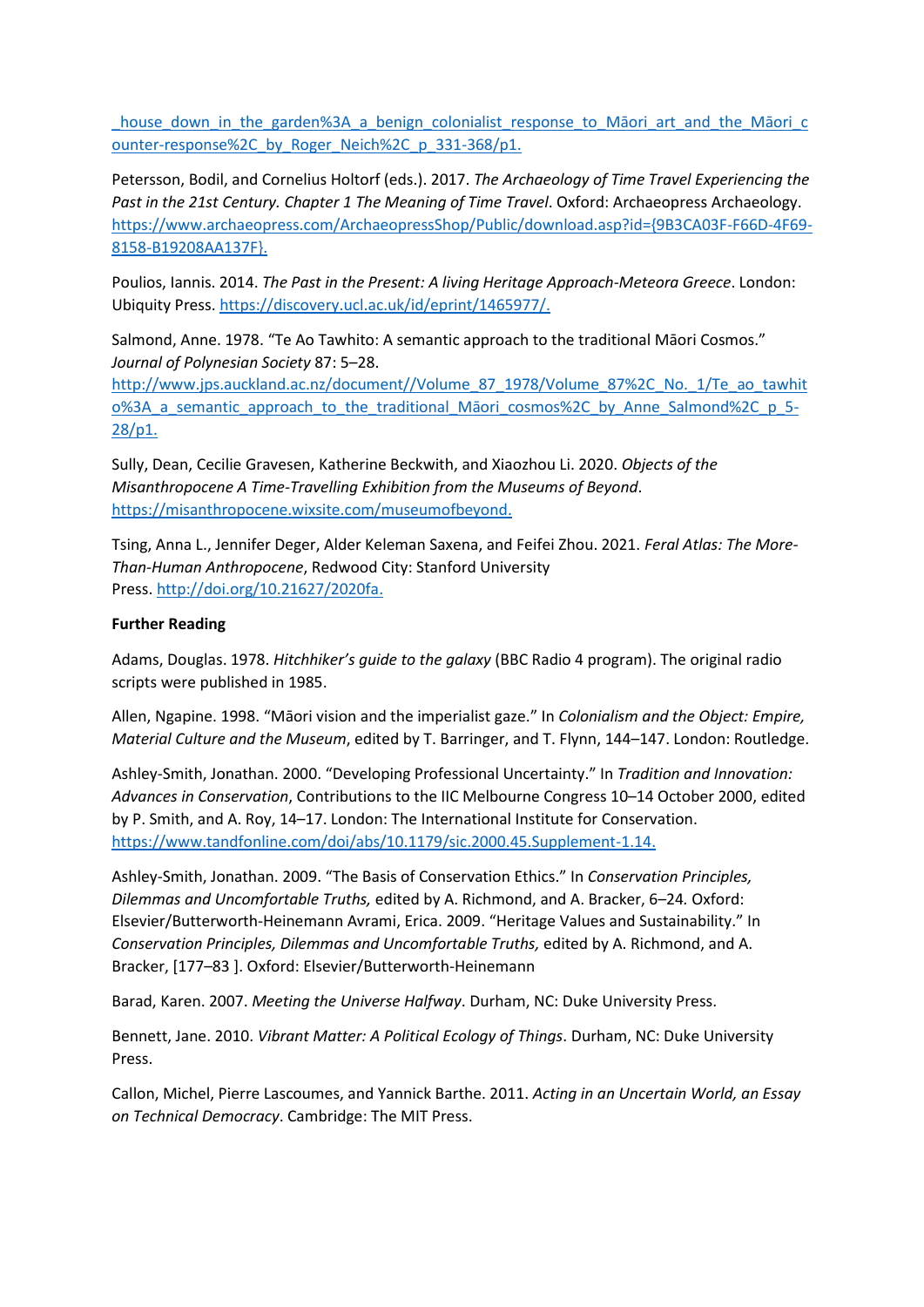Colebrook, C. 2019. "The Future in the Anthropocene: Extinction and the Imagination." In *Climate and Literature,* Cambridge Critical Concepts, edited by A. Johns-Putra, 263–280. Cambridge: Cambridge University Press.

Connolly, William, E. 2011. *A world of becoming.* Durham & London: Duke University Press.

Dunne, Anthony, and Fiona Raby. 2013. *Speculative Everything: Design, Fiction and Social Dreaming*. Cambridge, Massachusetts & London: The MIT Press.

Gravesen, Cecilie, and Robin Stein. 2019. *Pattern Language*. Brooklyn, New York: Circadian Press.

Haraway, D. 2015. "Anthropocene, Capitalocene, Plantationocene, Chthulucene: Making Kin." *Environmental Humanities* 6(1): 159–165.

Haraway, Donna. 2016. *Staying with the Trouble: Making Kin in the Chthulucene*. Durham: Duke University Press.

Harrison, Rodney. 2013. *Heritage: Critical Approaches*. Abingdon: Routledge.

Harrison, R. et al. (2020) Heritage futures: Comparative approaches to natural and cultural heritage practices. London: UCL Press. doi: 10.1017/CBO9781107415324.004.

Harrison, R. and Sterling, C. (eds).2020. Deterritorializing the Future: Heritage in, of and after the Anthropocene. London: Open Humanities Press.

Henare, A. 2007. "Taonga Māori: encompassing rights and property in New Zealand." In *Thinking Through Things: Theorising Artefacts Ethnographically,* edited by A. Henare, M. Holbraad, and S. Wastell, 47–67. London: Routledge.

Hill, Jonathan. 2000. *The Illegal Architect*. London: Black Dog Publishing.

Holtorf, Cornelius, and Anders Högberg. 2014. "Communicating with Future Generations: What Are the Benefits of Preserving Cultural Heritage? Nuclear Power and Beyond". European Journal of Post-Classical Archaeologies 4:343–58. http://www.postclassical.it/PCA \_vol.4\_files/PCA%204\_Holtorf-Hogberg-1.pdf.

Hooper-Greenhill, Eilean. 1998. "Perspectives on Hinemihi: A Māori Meeting House." In *Colonialism and Its Objects: Empire, Material Culture and the Museum,* edited by T. Barringer, and T. Flynn, 129– 143*.* London: Routledge.

Hooper-Greenhill, Eilean. 2000. "Speaking for herself? Hinemihi and her discourses." In *Museums and the Interpretation of Visual Culture* by E. Hooper-Greenhill, 49–75. London: Routledge.

Ingold, Tim. 2013. *Making Anthropology, Archaeology, Art, and Architecture*. London: Routledge.

Latour, Bruno. 1988. *Science in Action: How to Follow Scientists and Engineers through Society*. Cambridge: Harvard University Press.

Latour, Bruno. 1993. *We have Never Been Modern*. Cambridge: Harvard University Press.

Latour, Bruno. 2005. *Reassembling the Social: An Introduction to Actor-Network-Theory.* Oxford: Oxford University Press.

Lewis, S.L., and M.A. Maslin. 2015. "Defining the Anthropocene." *Nature* 519: 171–180.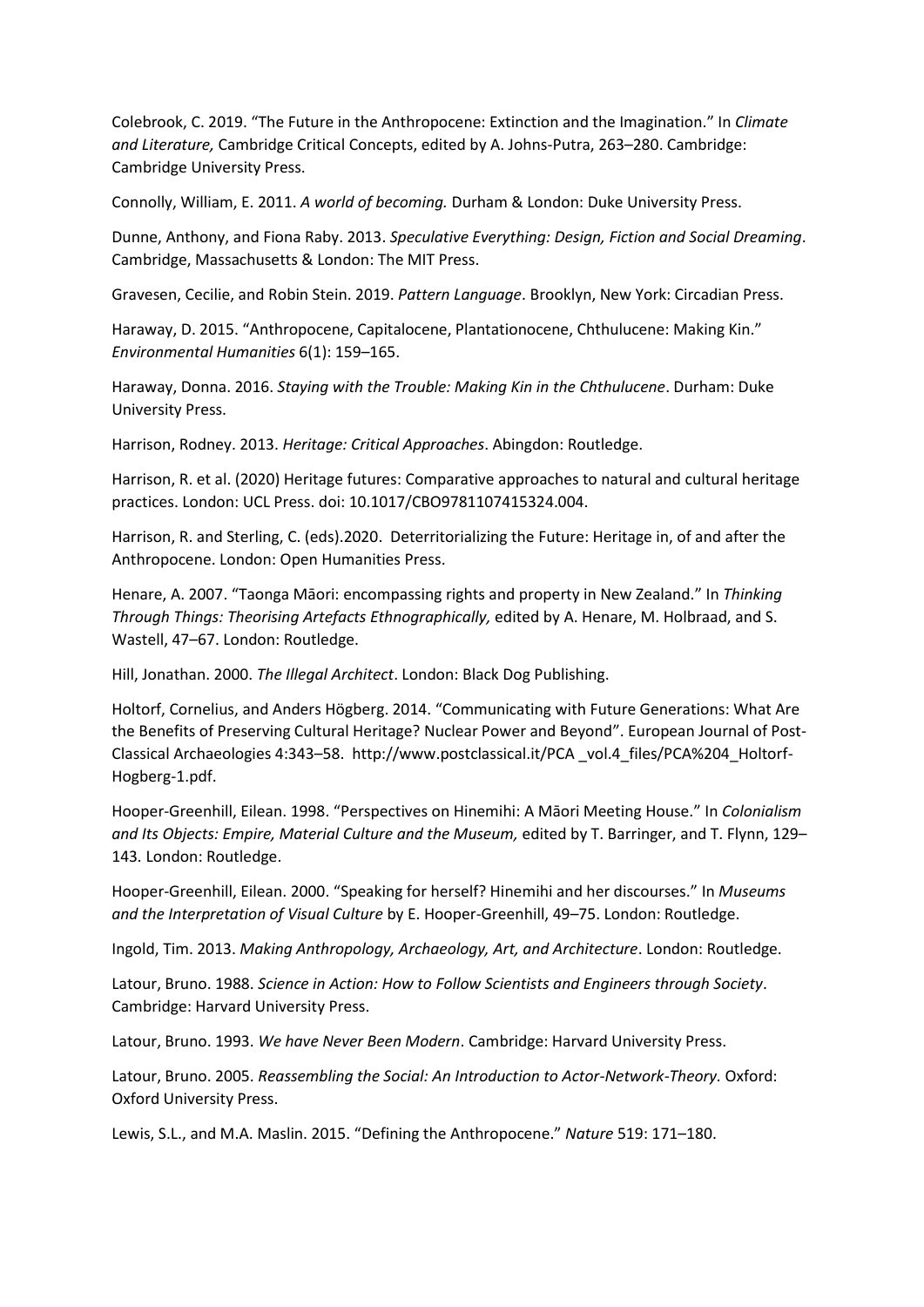Morton, Timothy. 2013. *Hyperobjects: philosophy and ecology after the end of the world.*  Minneapolis: University of Minnesota Press.

Mulgan, Tim. 2011. *Ethics for a broken world, imagining philosophy after catastrophe*. Acumen: Durham.

Munas-Vinas, Salvador. 2005. *Contemporary Theory of Conservation*. Oxford: Elsevier Butterworth-Heinemann.

Neich, Roger. 2001. *Carved Histories: Rotorua Ngati Tarawhai Woodcarving.* Auckland: Auckland University Press.

Ndoro, W., and G. Wijesuriya. 2015. "Heritage Management and Conservation: From Colonization to Globalization." In *Global Heritage: A Reader,* edited by Lynn Meskel, 131–149*.* [Oxford: Wiley-Blackwell.

Otero-Pailos, Jorge, Erik Langdalen, and Thordis Arrhenius. 2016. *Experimental Preservation*. Zurich: Lars Muller Publishers.

Piercy, Marge. 1976 (2019). *Woman on the Edge of Time*. London: Delray.

Puig de la Bellacasa, Maria. 2017. *Matters of care, speculative ethics in more than human worlds.* Minneapolis and London: University of Minnesota Press.

Reed, A.W. 2001. *Reed Concise Māori Dictionary.* Auckland: Reed Publishing.

Richardson, Pare. 1990. *He tikanga marae.* Palmerston North: Massey University.

Salmond, Anne. 1984. "Nga Huarahi o te ao Māori (Pathways in the Māori World)." In *Te Māori: Māori Art from New Zealand Collections,* edited by S.M. Mead*,* 109–137. New York: Harry N. Abrams Inc.

Salmond, Anne. 2004. *Hui. A Study of Māori Ceremonial Gatherings*. Auckland: Reed.

Smith, Laurajane. 2006. *Uses of Heritage*. Oxford and New York: Routledge.

Smith, Linda Tuhiwai. 1999. *Decolonizing methodologies: research and indigenous peoples*. London: Zed Books.

Jackson, Steven J., 2014. Rethinking Repair. *In Media Technologies: Essays on Communication, Materiality, and Society*, edited by Tarleton Gillespie, Pablo J. Boczkowski, and Kirsten A. Foot, 221– 40. Cambridge, Mass.: MIT Press. DOI: 10.7551/mitpress/9780262525374.001.0001

Sully, Dean. 2019. "Unheritaging Hidden Sites of Heritage." In *Pattern Language,* edited by Cecilie Gravesen, and Robin Stein, 13–15. New York: Circadian Press.

Thomas, Nicholas. 1991. *Entangled Objects: Exchange, Material Culture and Colonialism in the Pacific*. London: Harvard University Press.

Thomas, Nicholas, Mark Adams, James Schuster, and Lyonel Grant. 2009. *Rauru: Tene Waitere, Māori Carvings, and Colonial History*. Dunedin: Otago University Press.

Tsing, Anna Lowenhaupt. 2015. *The Mushroom at the End of the World: On the Possibility of Life in Capitalist Ruins*. [Princeton & Oxford]: Princeton University Press.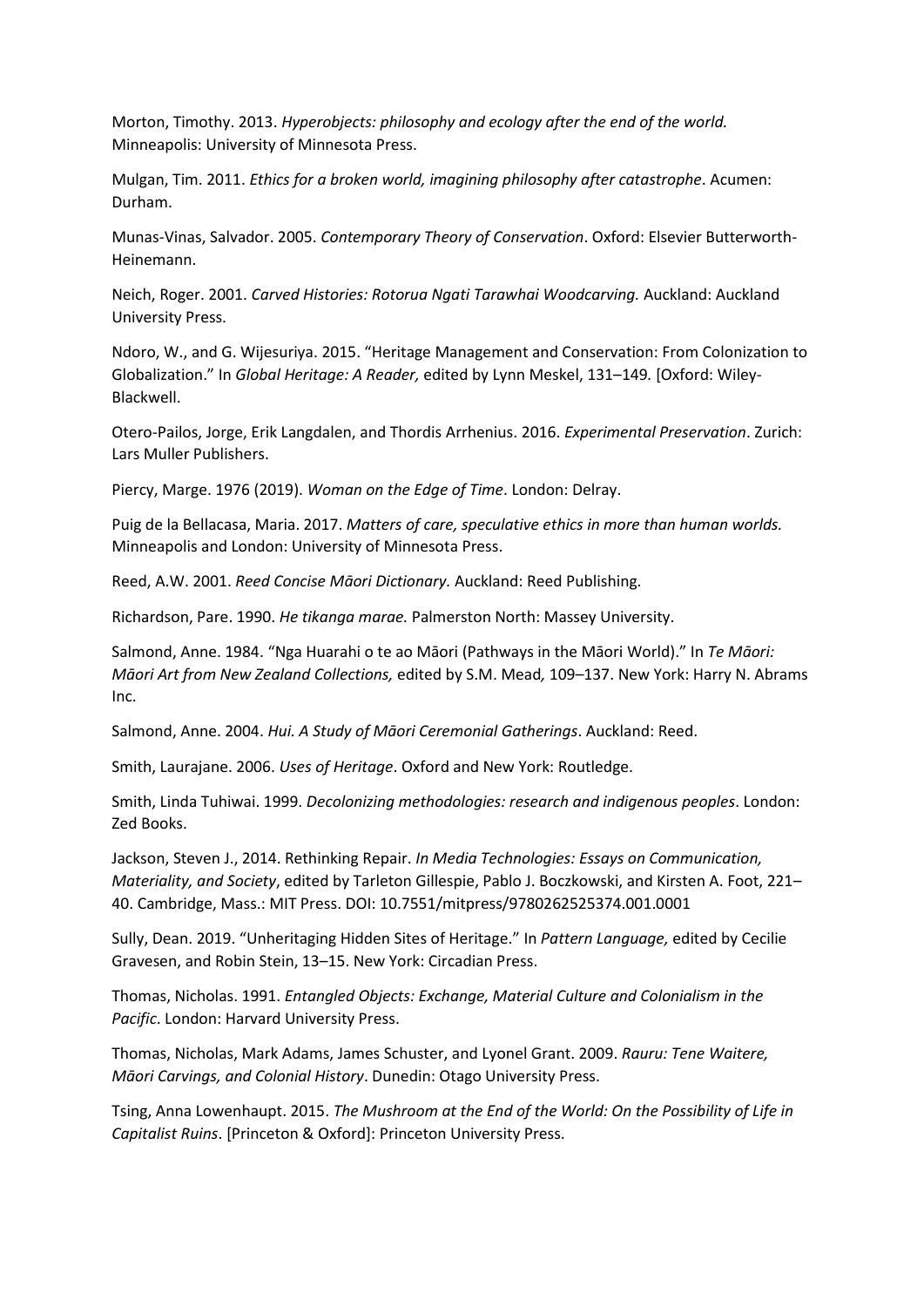Warrack, S. 2013. "Developing Conservation Approaches to Living Heritage at Angkor: the conservation of the statue of Ta Reach." In *'Archaeologizing' Heritage: Transcultural Entanglement between Local Social Practices and Global Virtual Realities,* edited by M. Flaser, and M. Juneja, 217- 232. New York: Springer.

Wharton, Glenn. 2005. "Indigenous Claims and Heritage Conservation: an Opportunity for Critical Dialogue." *Public Archaeology* 4 (2/3): 199-204.

Wijesuriya, Gamini, Jane Thompson, and Sarah Court. 2017. "People-centred approaches: engaging communities and developing capacities for managing heritage." In *Heritage, Conservation and Communities Engagement, Participation and Capacity Building,* edited by G. Chitty, 34–50. London: Routledge.

Winter Tim (2013) Clarifying the critical in critical heritage studies, International Journal of Heritage Studies, 19:6, 532-545, DOI: [10.1080/13527258.2012.720997](https://doi.org/10.1080/13527258.2012.720997)

Yusoff, Kathryn. 2018. *A Billion Black Anthropocenes or None*. Minneapolis: University of Minnesota.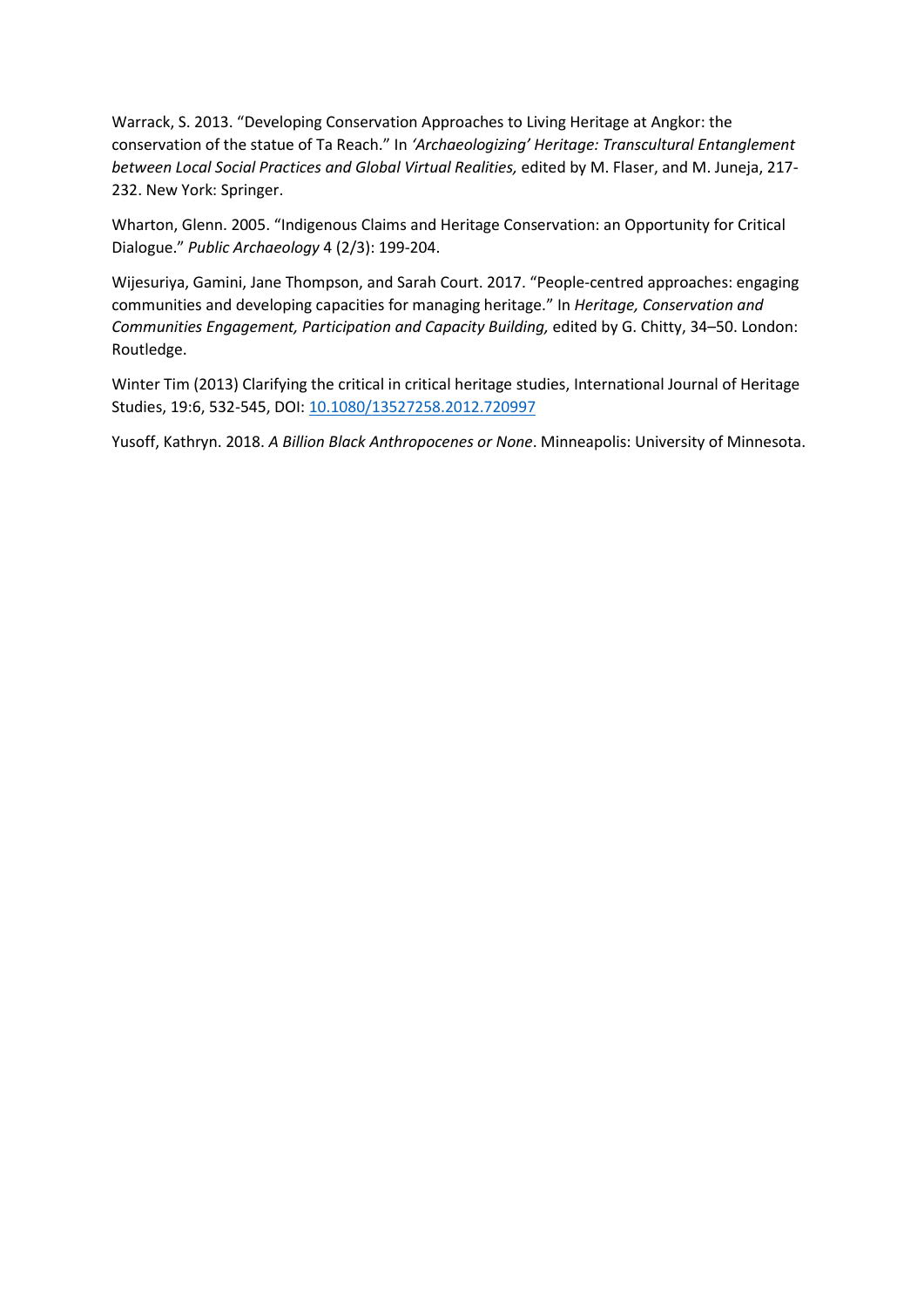# **Appendix 2 Glossary of Critical Heritage Terms**

# **Anthropocene**

Time is categorised by geologists within different epochs, demarcated by dramatic transformations evident in global strata formation. Recent global environmental changes causing a sustained, irreversible impact on the Earth and its inhabitants, suggest that we may have entered a new human-dominated geological epoch, leaving the Holocene and entering the Anthropocene (Crutzen 2002).

Establishing the Anthropocene as a new geological epoch has demanded increasing academic and popular attention over the past 20 years. The Anthropocene may have started in the 1940s, it may be traced to the cultural development of fire, domestication of plants and animals, expansion of agriculture, deforestation, capitalism, slavery, imperialism, the Industrial Revolution, globalisation, production of greenhouse gases, the Great Acceleration, human produced radioactive isotopes, anthropogenic global warming, technofossils, and more.

Unlike all other geological epochs, the Anthropocene is a geological thought experiment that looks back from a post-apocalypse future that collapses the future into the past, as a contemporary reiteration of the standard apocalypse narrative. Accepting that the future disaster is inevitable and mourning the lost future is part of the Anthropocene.

Atler-cenes: Capitalocene (Hornborg 2019), Chthulucene, Plantationocene (Haraway 2016), Coronacene.

#### **Authorised Heritage Discourse**

A term promoted by Laurajane Smith in *Uses of Heritage* (2006 ) that seeks to understand heritage as a process framed by a set of specific discourses that demarcate the ways in which heritage objects and places are constructed as present matters of concern.

#### **Broken Worlds**

Broken world thinking by Steven Jackson in *Rethinking Repair* (2014) is a contemporary world view of uncertainty, decay, fragmentation and breakdown, the antithesis of the modernist dream of progress, advancement and endless development. Tim Mulgan, *Ethics for a broken world, imagining philosophy after catastrophe* (2011) presents a broken future, as a position from which to retrospectively evaluate the philosophical justification of the moral choices made in previous generations that led to this broken world. The intergenerational injustice forces severe moral dilemmas on those who came after.

#### **Co curating**

A trans disciplinary collaborative participatory process of assembly (selecting, organising, and presenting) as a valid response to uncertainty and defunct ideas of deterministic management of outcomes.

#### **Colonialism**

Colonialism is the economic, military, cultural, religious, linguistic, epistemological dominance of one group over other people or territory. It is mostly an imbalanced relationship in which colonising people benefit from the exploitation of colonised people, land and resources. Colonialism is strongly associated with European Imperialism of the modern period of the Capitalocene.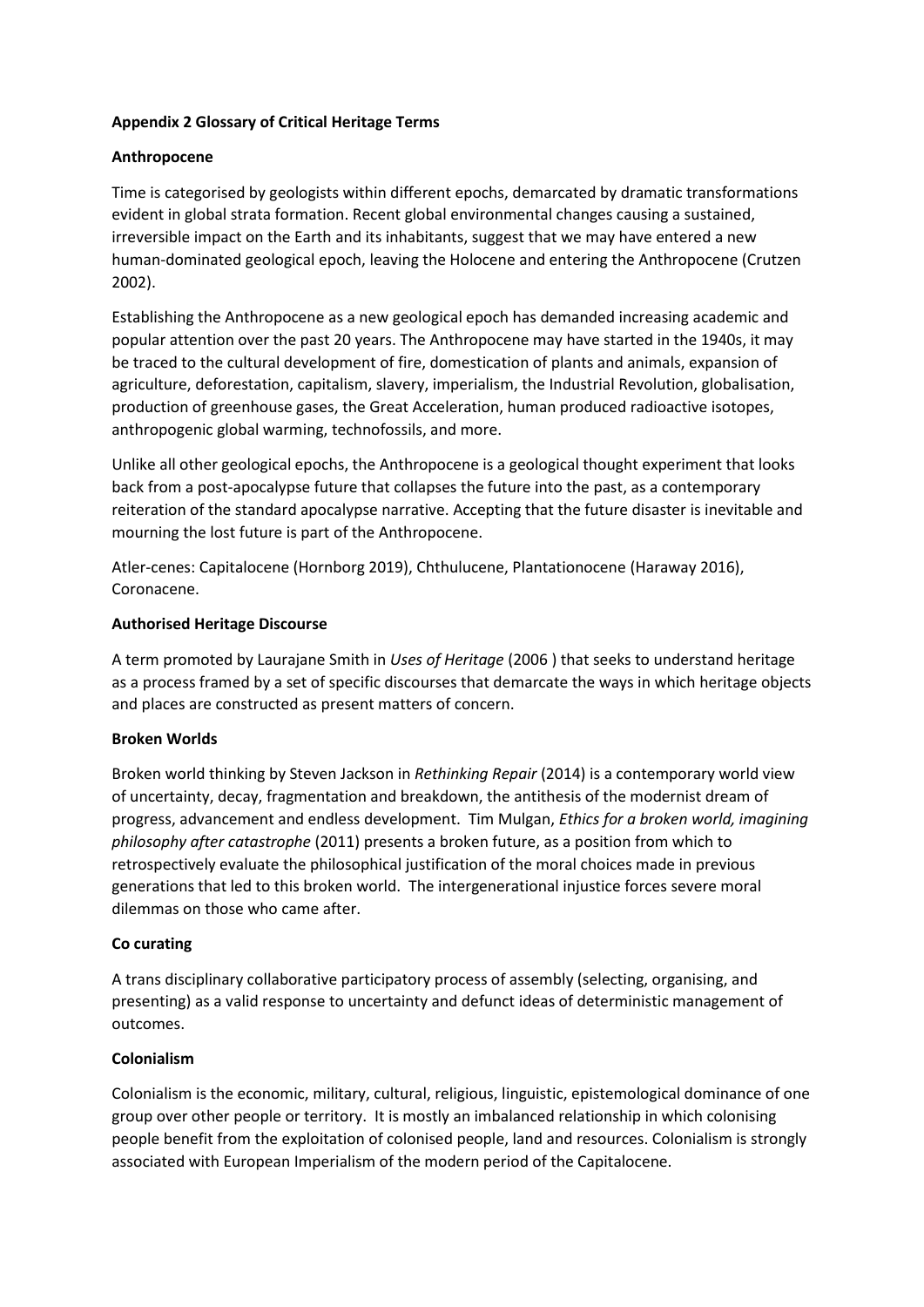# **Creative Practice**

The technical, theoretical and applied knowledge that go into the creative process in order to make creative work.

# **Critical Heritage Studies**

A critical perspective that engages the complex ways heritage is entangled within the challenges (socio-political, economic, cultural, and environmental issues) that confront the world today. Heritage is understood a phenomenon embedded in larger social networks. Rodney Harrison in *Heritage: Critical Approaches* (2013) advocates for heritage making to become an active process in assembling & shaping desired futures.

# **Decolonising**

Decolonisation is a process of addressing the legacy of colonial injustices. This moves beyond the physical removal of colonial governance over a territory, to a response in removing dominant discourses & distorted hierarchies that impose cultural, epistemological, institutional, infrastructural, representational imbalances, in order to reclaim what has been lost through alternative or counter-hegemonic participatory action oriented research. Decolonisation offers a powerful tool to critique positions of power and dominant culture.

"The reach of imperialism into 'our heads' challenges those that belong to colonized communities … to decolonize our minds, to recover ourselves"

*Tuhiwai Smith, L. 1999 Decolonizing Methodologies Research and Indigenous Peoples*

# **Ecosociological**

An approach that re-integrates the nature-culture divide by engaging with a pluriversity of agents (human, non-human, non-animate) in the cumulative making of the world that can only be encountered in multiple scales of historical, political, economic, temporal, and spatial factors.

#### **Forensic science**

More than just the application of scientific method to the investigation of crime, it provides an object-centred analytical approach for an understanding of the world from the traces left by people in the making of the world. Locard's exchange principle 'every contact leaves a trace', is a basic principle of forensic science. Through an intimate contact with places, objects and their materials, every intervention is a reflection of its time and place, and its enduring effect on the forensic object will be traceable to our time.

#### **Heritage Conservation**

As Mitigating Change: 'All measures and actions aimed at safeguarding tangible cultural heritage while ensuring its accessibility to present and future generations' (ICOM-CC 2008).

As Managing Change: 'The process of maintaining and managing change to a heritage asset in a way that sustains and, where appropriate, enhances its significance' (HE Conservation Principles Draft 2017/(NPPF).

As Curating Change: Heritage conservation is engaged in assembling certain aspects of the present to be accessible in the making of future worlds, in doing so we make ourselves in making the world around us.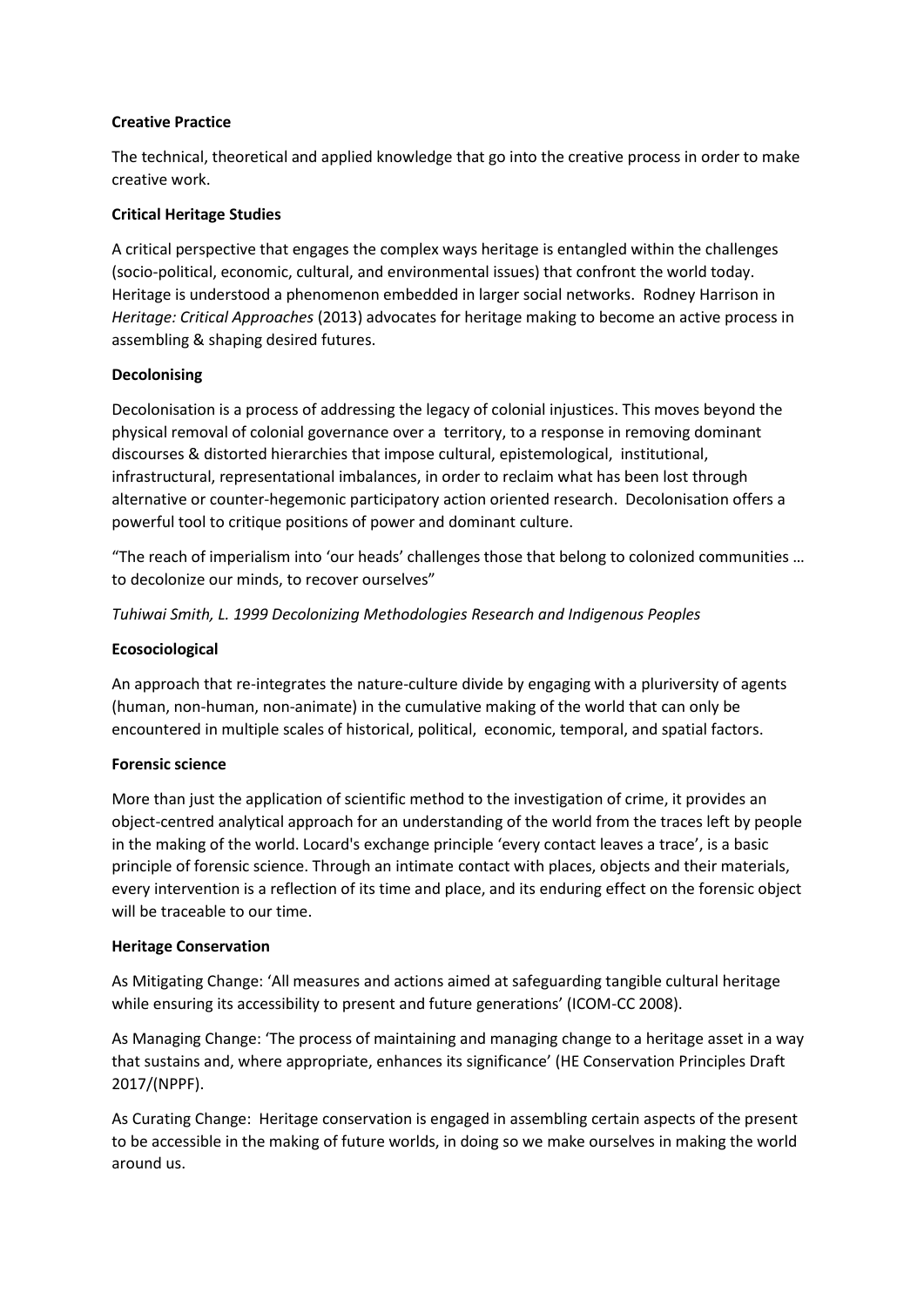#### **Epistemic Insouciance**

A casual lack of concern for the method of truth production, an indifference to the evidence on which beliefs have a basis in reality. Speculative insouciance helps to disrupt the complex choreography of truth production, long enough for it to be reimagined into a belief in the reality of newly proposed worlds. This playful indifference towards the veracity of inquiry and truth production manifests as a defiant challenge to the predatory narratives of authorised knowledge production systems that tend to outcompete the truths of other worlds (Cassam 2018).

# **Material-based conservation**

A conservation approach linked to foundational heritage documents (such as the Athens Charter (1931) and the Venice Charter (ICOMOS 1964). These prioritise the materiality or monumentality of heritage as the focus for conservation action. This approach is based on principles of authenticity, and maintaining the historical and physical context of monuments, buildings, and sites. Conservation intervention is limited by concepts of anastylosis, minimum intervention, respect for historic evidence, avoidance of falsification, preservation of the original, and reversibility of interventions.

# **Material-Discursive Practices**

Mutual entanglements of different materialities and non-material elements. These are co-products of human interactions, discourses, things, technical artifacts, possessions, and mobilities, among other things (Barad 2003, 818).

# **Modernity**

The prevailing socio-cultural norms that constitute the modern era. It is a regime of historicity that is linear, causal and homogeneous, yet initiated through a conscious break with the past. The modern world is a total and irreversible invention that radically breaks us from our own past, and substitutes a new civilising future. This is not measured by calendar time, but by epistemological revolutions (e.g. science, technology, economics, religion and politics) in which nothing of that past survives (Latour 1993, 124). As an historical period, it arises with the end of Medieval Europe in the developments of the European Renaissance, Age of Reason, and the Enlightenment. It is associated with the rise of capitalism, its endings linked to the industrial wars of the twentieth Century.

#### **More-than-human**

A term widely used in environmental humanities, New Materialism, and Post-humanism to refer to the interconnectedness of human, non-human, and non-animate agencies in the creation of the world. As a hybridisation of culture-nature dualisms, it attends to the worlds of the different beings co-dwelling on Earth.

#### **New Materialism**

An interdisciplinary theoretical position related to the post-constructionist, ontological, and material turn (away from linguistic and social constructionist frameworks) in social and natural sciences, led by Karen Barad, Rosi Braidotti, Jane Bennett, and Manuel DeLanda. It promotes a reengagement with material phenomena, as an active constitutive force in co-producing the world.

#### **Peoples-based conservation**

A conservation approach that prioritises the welfare of people over preserving the physical "integrity" of the material past. The artifact of conservation therefore is not the conserved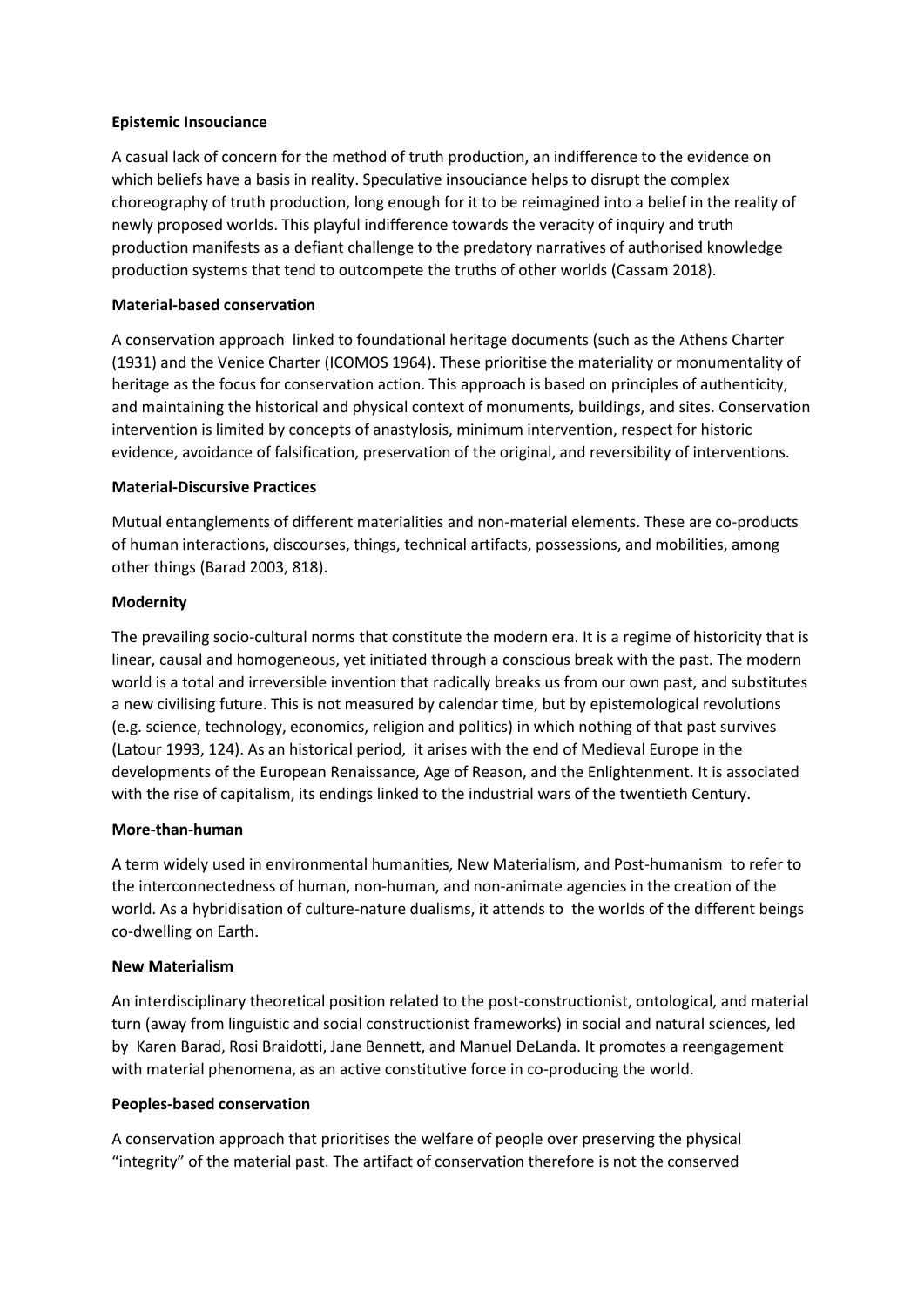object/place, but the resilient and sustainable relationships constructed between people and heritage.

#### **People Centered Approaches**

An ICOMOS/IUCN /ICCROM approach to the Conservation of Natural and Cultural Heritage (2017 and beyond). This developed from ICCROM's '*Living Heritage Approach*', which expanded into *People-Centred Approaches to Conservation and Management of Heritage (2010-2017). This is a* response to UN 2030 Agenda for Sustainable Development (2015) and the Heritage and sustainable development paradigm. It represents a broader shift from the care of heritage alone, to the pursuit of well-being of peoples and their environments.

# **Perturbation**

A disturbance in conditions causing a pronounced change in a system from its regular, equilibrium, or normal state, caused by an outside influence.

# **Pluriverse**

The infinite set of all possible universes. This concept is used in the critical humanities as a strategic response to the violence of multipolar universalism. Associated with ontological pluralism (Bruno Latour, Isabelle Stengers, Donna Haraway), it advocates for a pluriversal ethical cosmopolitics based on interspecies and multi-natural kinships in the multiplicity of worlds and world-making practices that make up the more-than-human world.

# **Post humanism**

An approach critical of the foundational assumptions of humanism that challenges inherent humanistic, anthropocentric, normative notions of humanness, in order to change the nature of thought about what it means to be human. This engages in dismantling human exceptionalism, and decentring the human and its anthropocentric universals (anthropological, political, scientific) in multiple discourses (evolutionary, ecological, technological). This has ethical implications in expanding moral concern and subjectivities beyond the human, to all inhabitants of the world.

# **Retroactive causality**

A challenge to the concept of [cause and effect](https://en.wikipedia.org/wiki/Cause_and_effect) in linear time, in which effects precede their causes, so a later event affects an earlier one. The use of Dupuy's concept of projected time identifies the only possible future as the future that occurs, rendering all other futures impossible (Dupuy 2007). The consequences of constructing a future so real and so certain, casts a shadow over the present, which creates the conditions for this future to become the preferred reality. Replacing a concept of linear time with time symmetry enables a past to be created, which creates its own conditions for becoming a reality, in the same way that a projected future becomes real. The past is a product of the present, and the present is a product of the future, not the other ways around.

# **Salvage paradigm**

An anthropological term, linked to modernity, that describes the desire to rescue something authentic out of what is left behind in the destructive historical changes resulting from an advancing progressive world system. The authentic remains of the past are assembled to provide evidence of what has been lost, and reflect the absences created in the progress towards a new optimistic future.

#### **Speculative Futures**